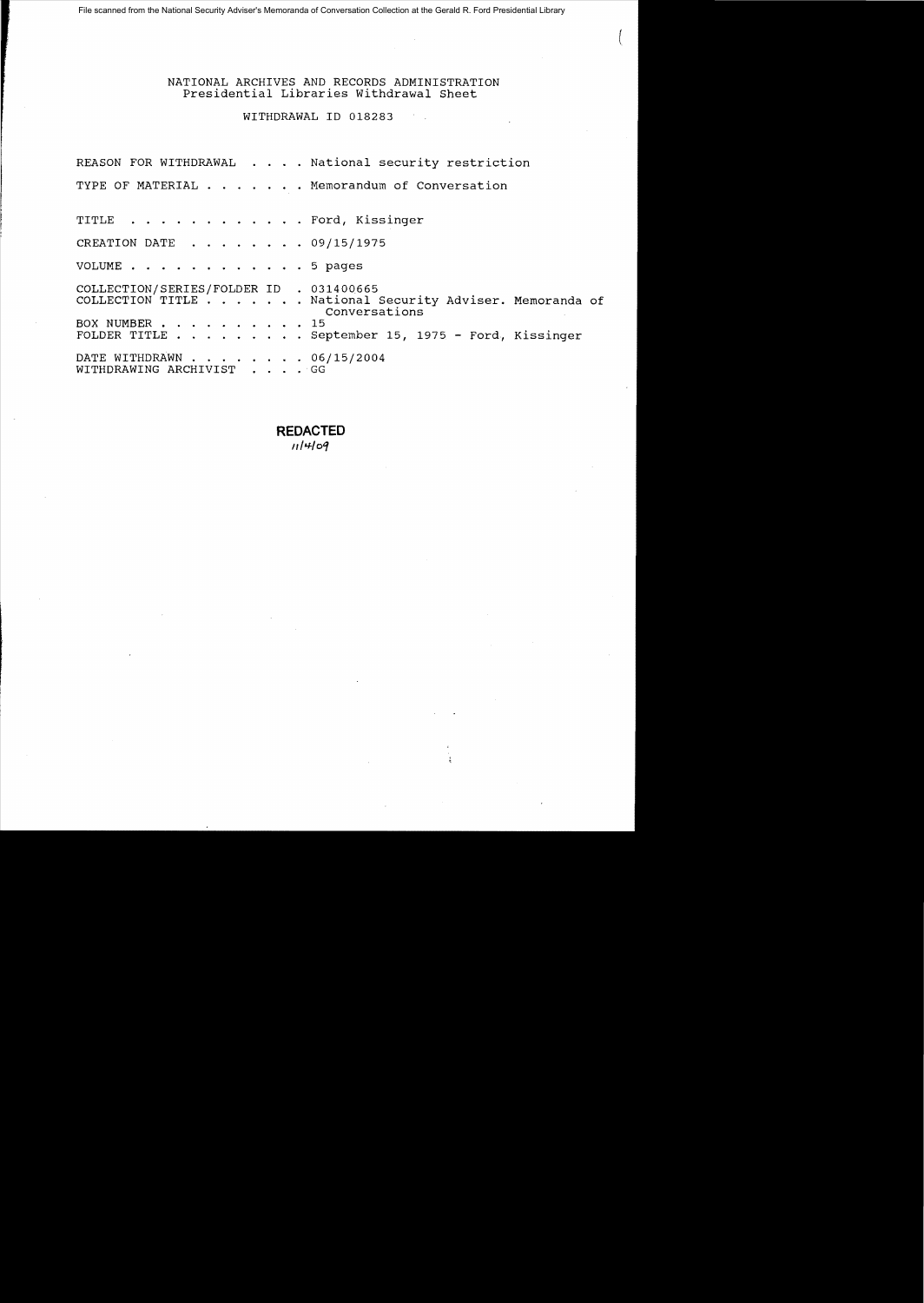MEMORANDUM

#### THE WHITE HOUSE

SECRET/NODIS/XGDS

| WASHINGTON | <b>DECLASSIFIED w/ portions exempted</b>              |
|------------|-------------------------------------------------------|
|            | E.O. 12958 (as amended) SEC 3.3                       |
|            | $MR#09-46, #13$                                       |
|            | ptate rev 3/10/04. CIA the 9/30/09:050 lts<br>1114109 |
|            | dal NARA Date 12/3/09<br>Βv                           |

# MEMORANDUM OF CONVERSATION

PARTICIPANTS: President Ford

Dr. Henry A. Kissinger, Secretary of State and Assistant to the President for National Security Affairs

Lt. General Brent Scowcroft, Deputy Assistant to the President for National Security Affairs

DATE AND TIME; Monday, September 15, 1975 9:20 - 10:20 a.m.

PLACE: The White House The Oval Office

The President: The trips are tiring but I think they are going great. The New York Times bitches, but they do on everything. I read the SALT paper and it is damn good. I am seeing Schlesinger and Brown at 4:30. Is it okay to indicate that Brent has seen that JCS paper?

Scoweroft: You should not mention it.

Kissinger: The Navy wasn't consulted on it and it is, sort of hazy. How will you protect the cruise missile ship and give terminal guidance to the missile? Schlesinger is going around Europe next week talking about removing 2.000 nuclear warheads.

The President: He can't do that.

Kissinger: He can't remove them but it is hard to keep him from discussing them.

We have a speaking conflict on the 22nd. I can switch my UN speech. We shouldn't both speak on the same day.

CLASSIFIED BY Henry A. Kissinger EXEMPT FROM GENERAL DECLASSIFICATION  $\overline{BCRET}$ /NODIS/XGDS SCHEDULE OF EXECUTIVE ORDER 11652  $5(b)(3)$ EXEMPTION CATEGORY AUTOMATICALLY DECLASSIFIED ON Imp. to Det.

I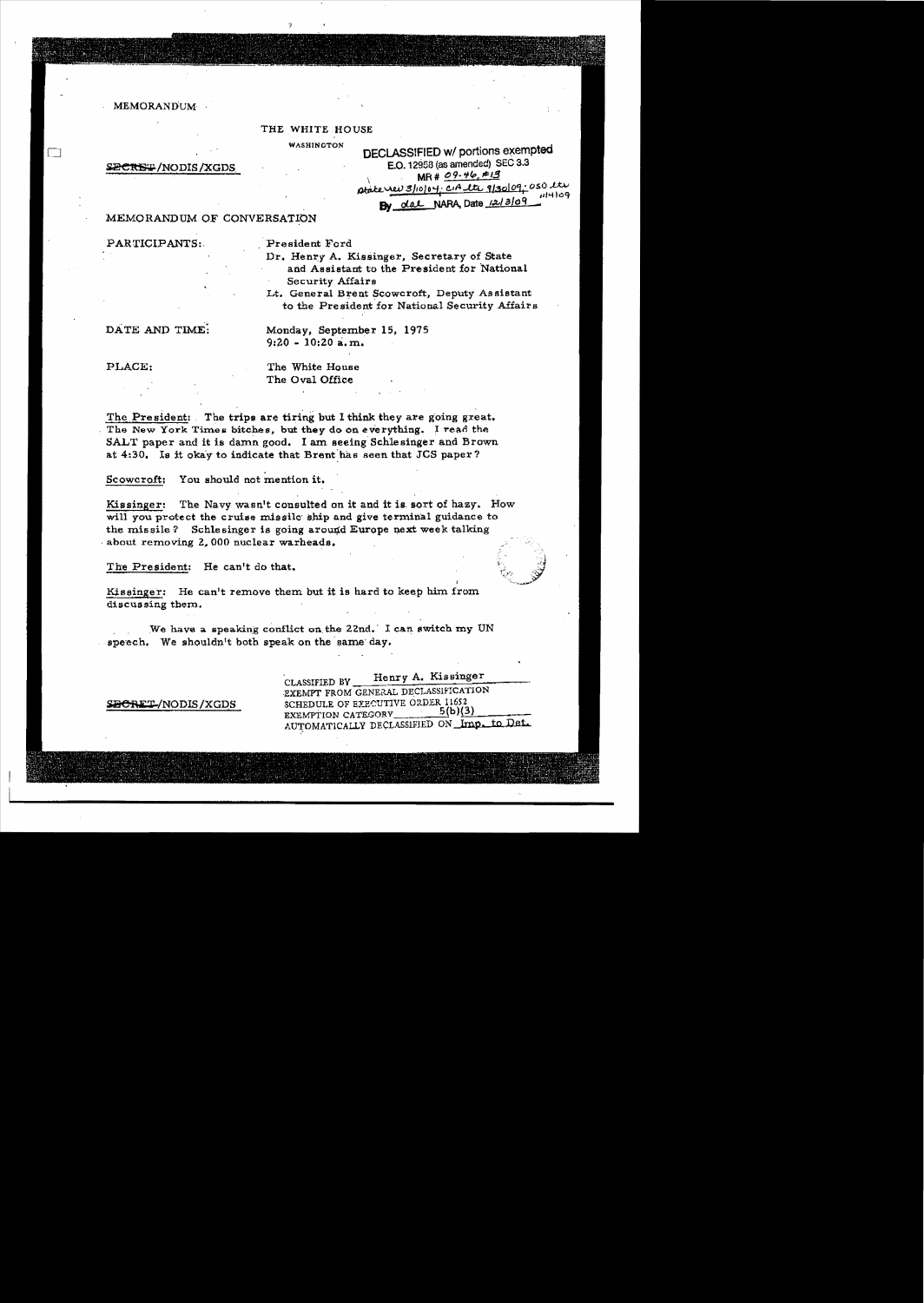## $\overline{\text{SECH}}$  in a set  $\overline{\text{FCH}}$  is a set  $\overline{\text{FCH}}$  is a set  $\overline{\text{FCH}}$  is a set  $\overline{\text{FCH}}$  is a set  $\overline{\text{FCH}}$  is a set  $\overline{\text{FCH}}$  is a set  $\overline{\text{FCH}}$  is a set of  $\overline{\text{FCH}}$  is a set of  $\overline{\text{FCH}}$  is a set of  $\$

The President: It would be a difficult news sequence. Mine would be in the afte rnoon.

Kissinger: I think it would not be good. I will see if I can switch to Wednesday. The other problem is writing your speech. I usually like to spend up to a month preparing.

I am going to Orlando tonight and then to St. Louis to talk.

[Terry brings note in.]

The President: Schlesinger is out of town until Tuesday night.

Scowcroft: He was supposed to come back Sunday.

The President: I bet he is bird watching. Find out where he is.

Kissinger: I would get Clements then. You can't go into the NSC meeting and overrule them. '

The President: There is a big bird watching convention or something.

Kissinger: There are lots of Congressmen going to be around on my Orlando-Cincinnati tour.

On SALT and Gromyko ~- the DOD theory is that the Soviets are in deep trouble and must yield. There are two problems with that. They have been yielding for a year. Also almost everything they have done in foreign policy has failed, as Stoessel's cable suggests. They lost credits; Helsinki turned sour. If SALT fails. Brezhnev may want to go out in February as a strong,man. On the ZZnd speech, we should be cautious in criticizing the Soviet Union  $-$ - don't repeat the American Legion stuff. On every ground. No one compares the consequences of failure. Without an agreement Backfire will run free anyway, our defense budget won't be helped that much so we won't be in good shape on the cruise missiles. I am somewhat attracted to Ikle's idea of a moratorium on tactical cruise missiles and Backlire while we work out a trade-off.

The President: It is interesting that the Mahon subcommittee eliminated ALCM'a.

### SECRET / NODIS / XGDS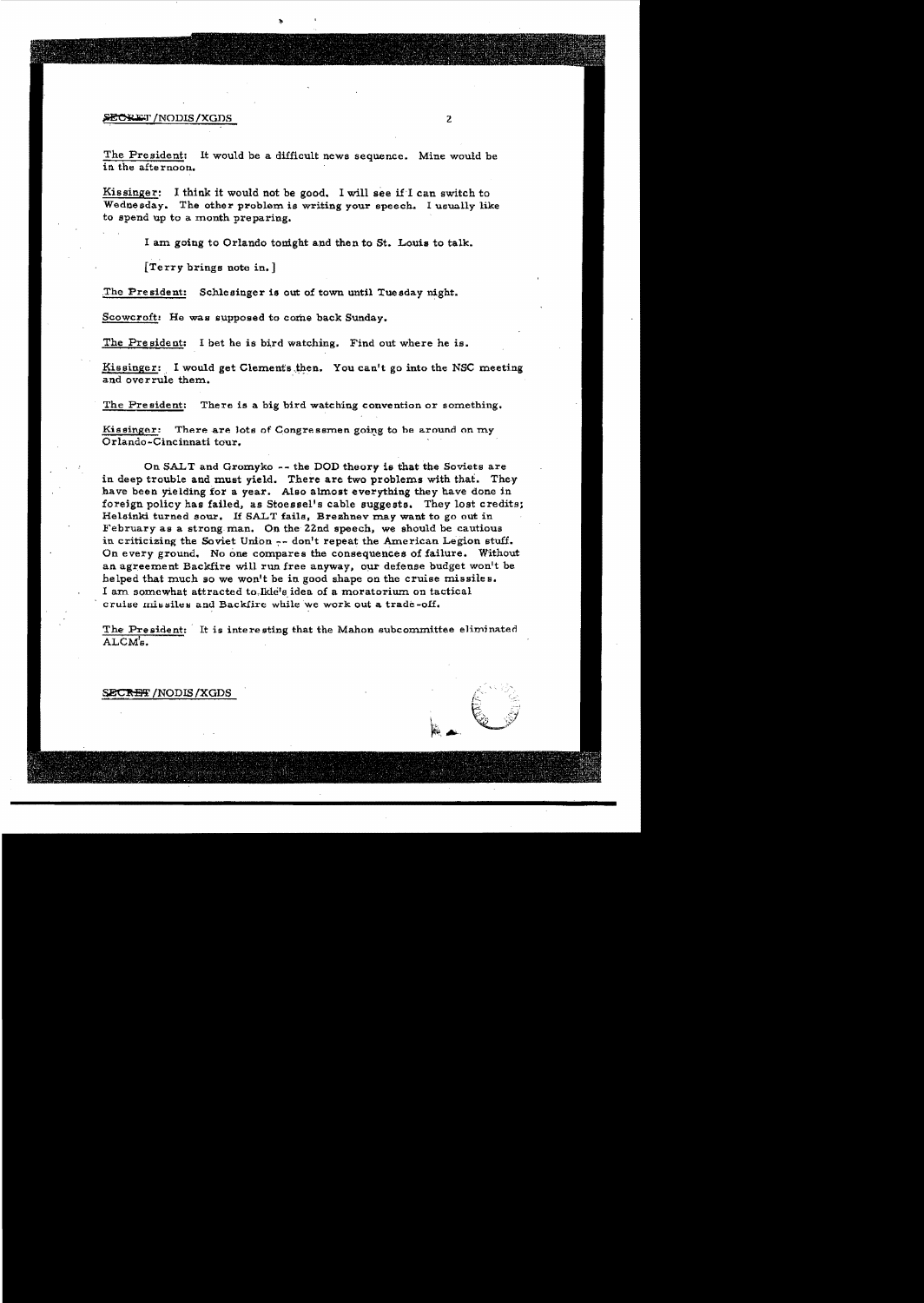## $S \to \text{F} \to \text{F}$  3

Kissinger: The Navy is not on board on this idea of  $SLCM$ 's substituting for carriers. And I think 1t is a nutty idea.

Scowcroft: Long-range Soviet cruise missiles are a threat to our carriers because they can launch from outside the carrier's protective envelope.

Kissinger: I have given Gromyko some movement on SLCM and held on ALCMs. It is a lousy procedure because they will think there is more coming and will want to wait.

The other thing Gromyko will want to discuss is the Middle East. We want to try to put the bee on the Soviets on Syria. Gromyko will probably want to go to Geneva. I won't give much on Syria -- it is shortsighted but that is a fact. 50 if we could get the Soviet Union involved, either through Geneva or in a direct negotiation, it will deadlock and they will share the blame. We shouldn't guarantee to him that we won't do any more directly with the parties; just say it depends on the parties. We can give him a piece of the "non-action" but don't give him the impression they have a veto on us. But be forthcoming on Geneva.

The President: What is the time frame?

Kissinger: We can mention the end of November. But then your China trip will be an excuse to slip it to January.

The President: Will Israel go along?

Kissinger: They will resist. They are such shits. We just found out they haven't turned ovor the water wells at Abu Rudeis. Their attitude toward Egypt is absolutely unbelievable.

The President: How about the Israeli cargo through the Canal?

Kissinger: The ship has been circling for two weeks, but that is another example.

Peres has a huge shopping list. Weill have to give him something, but I think we have to be careful not to get their capability so high they don't need us.

The President: How about the [US-Soviet] grain negotiation?



# SECRET/NODIS/XGDS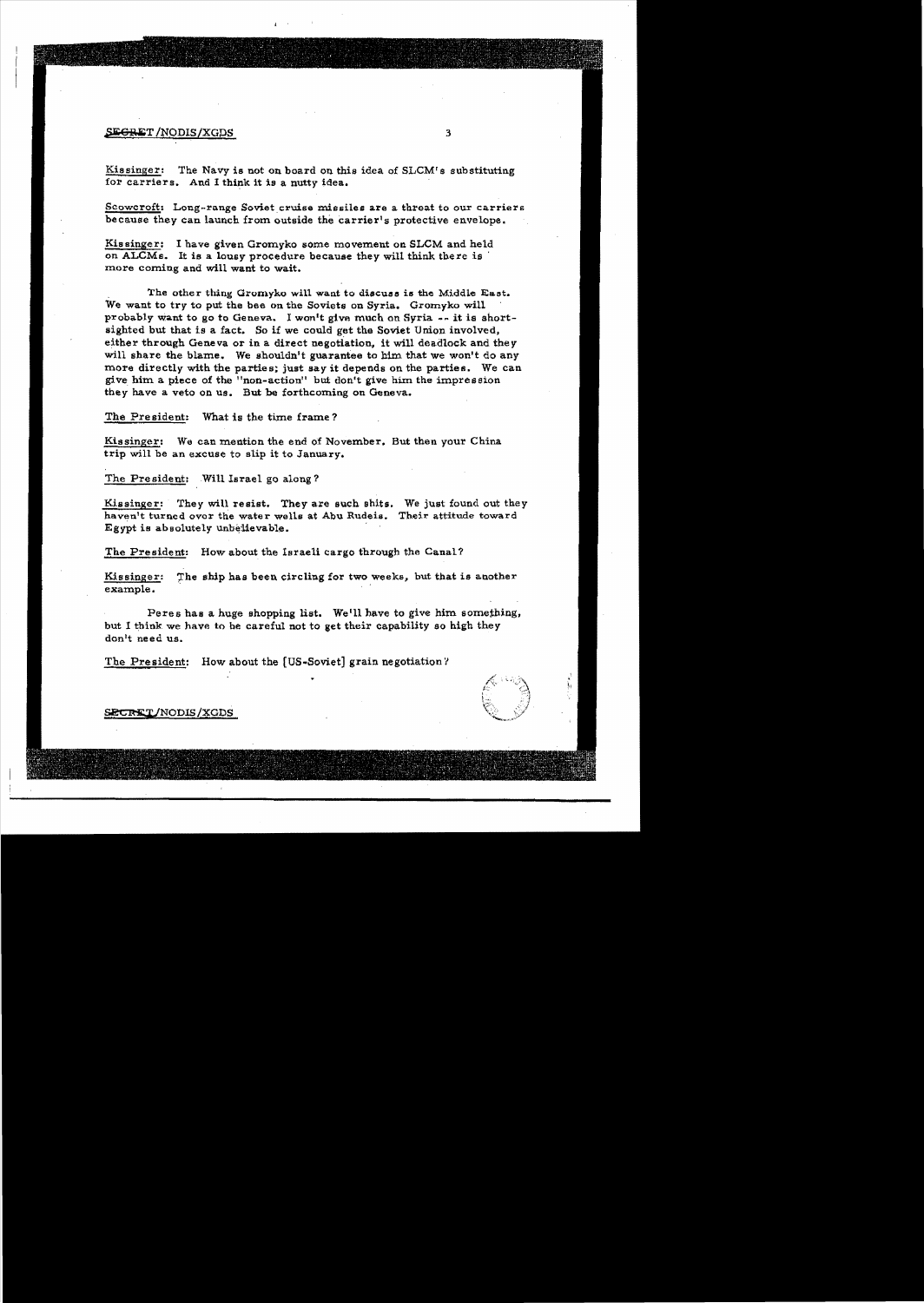## S<del>LICHET</del> /NODIS /XGDS 4

Kissinger: Robinson could have concluded this weekend but Lynn and Seidman threw up a lot of nitpicks. They aren't without merit, but I would have settled it over the weekend. But Robinson will go as far as possible today, come back and finalize it, then go back to Moscow next Monday.

The President: I think we should finalize it quickly.

Kissinger: You can't protect against every contingency. If we can guarantee them five  ${\rm [million \; tons]}$  with a possibility to go to eight, the farmers will be happy.

The President: Let's move it quickly. It is a damned good arrangement. How about oil too?

Kissinger: They are a little sticky on the oil. They are balking on the discount.

The President: If we could get just a slight discount.

Kissinger: There is some merit in the week delay. It makes us look less eager. That damn Butz, of course, has told them you would be doing them a political favor. But I like Butz. He is a true professional and doesn't do anything for selfish reasons. He is just an unguided missile.

The Egyptians got two Americans released by South Yemen.

The President: At the accreditation ceremony, Nat Davis was present. He was very quiet. Does be still have a problem?

I I  $\mathbf{I}$ I . The President: Civilians? Kissinger:

The President: I lean toward going heavy.

~/NODIS/KQDS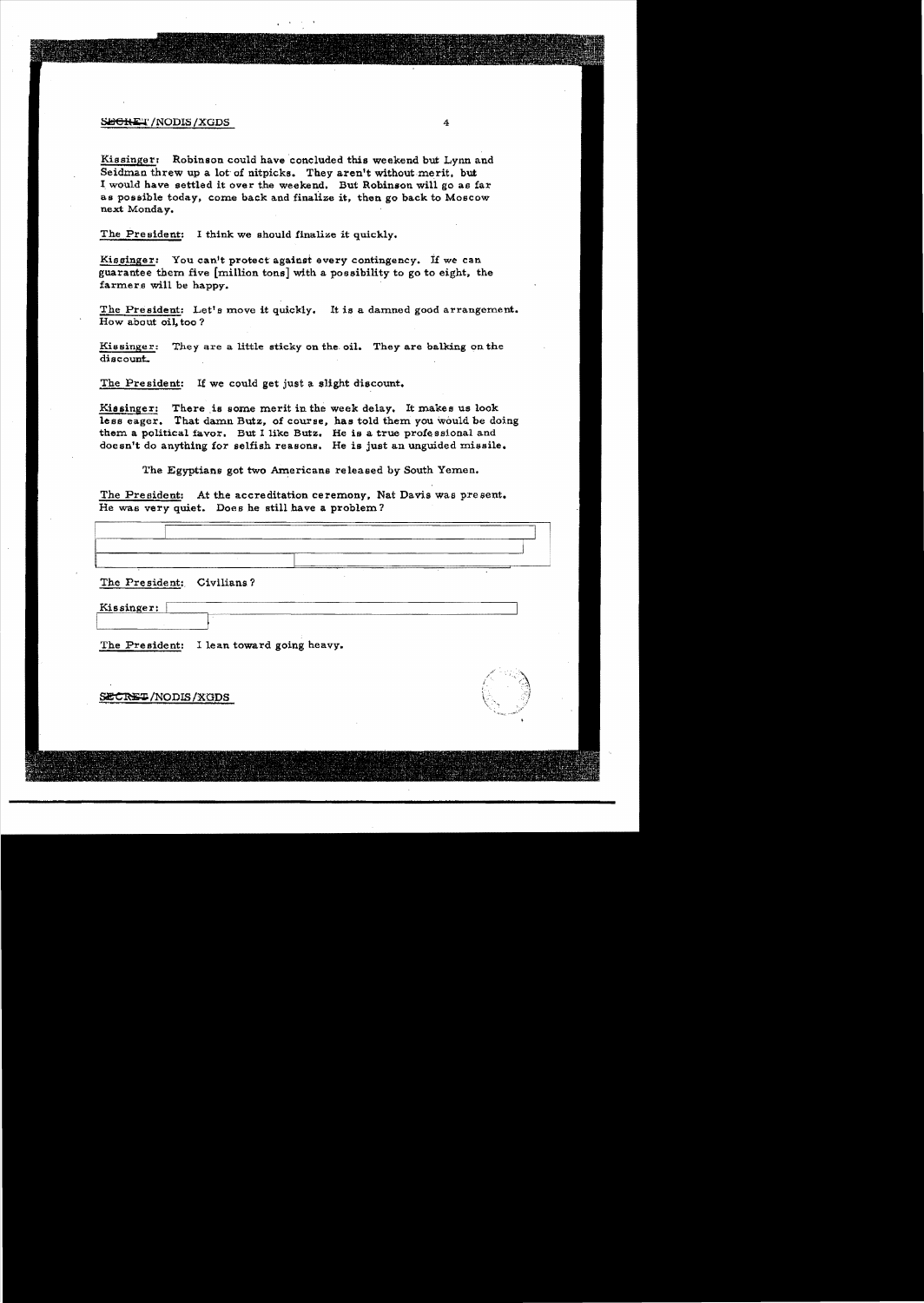# $-5$   $-5$

Kissinger: I do also. It is incredible that the Soviet Union can supply more effectively that far away than we can.

The President: How about Portugal?

Kissinger: Things are looking up. Azaredo is more anti-communist than we thought. They have replaced the radical commander of the northern region. We wanted a goverwnent without Communists. but Soares thinks that is too much and the best we can do is limit them to. a couple of minor posts.

You should see the Saudi Foreign Minister. They are having a rough time right now and they need assurance. If you can tell the Saudis how important Saudi Arabia is to us, it will help.

The President: Will they stand firm on the oil [at the OPEC meeting in Vienna] ? .

Kissinger; They never stand firm. They will do their best, but they won't stand firm.

## SECRET/NODIS/XGDS